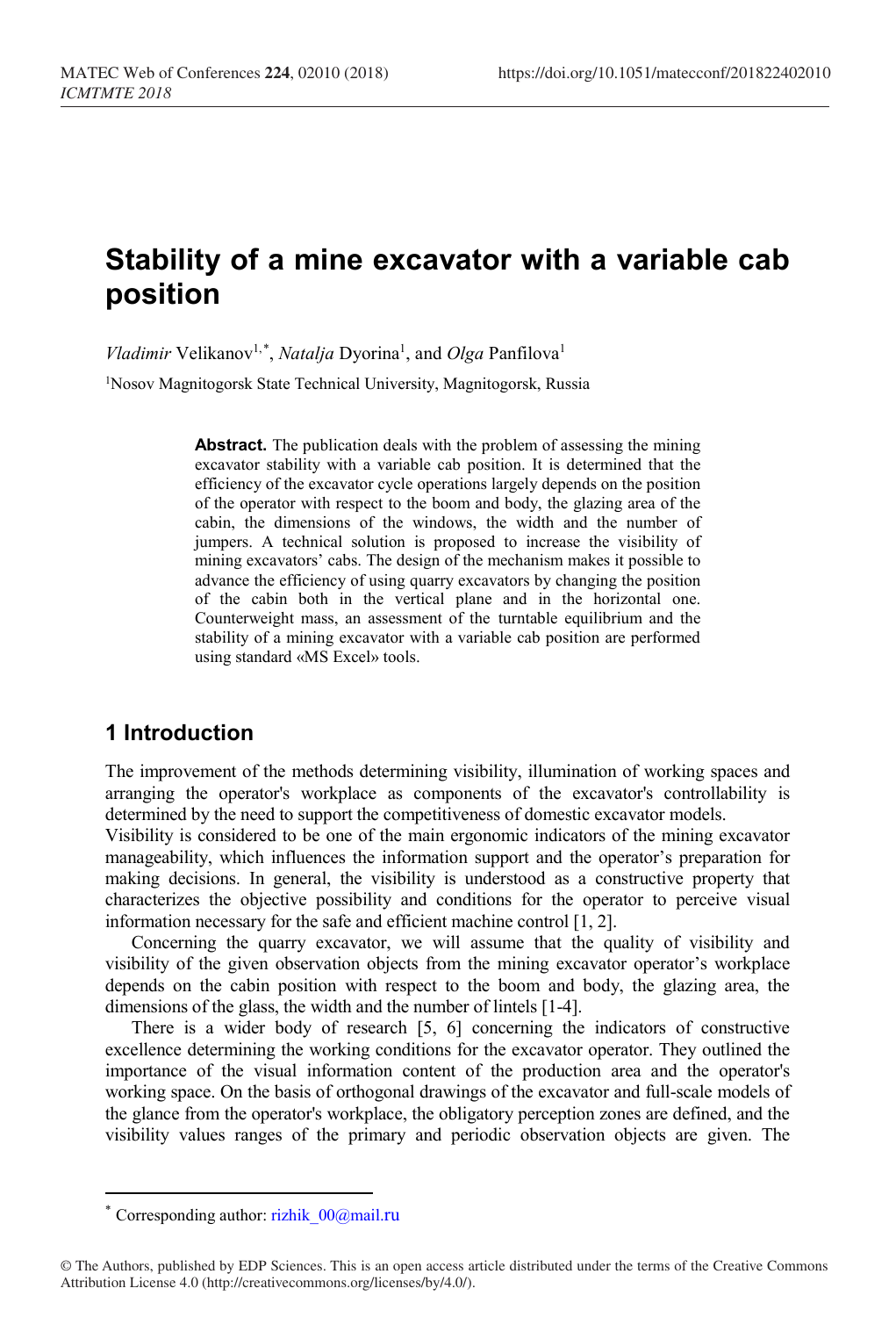methodical basis of the research was the basic methodology "Constructing visibility pictures from the excavator operator's workplace", based on GOST 12.2.130-91.

As a review measure for each of the given observation objects, a  $K_{i0}$  viewing factor ranging from 0 to 1 is set. The survey object overview contains a surface, a line or an angle. The coefficient of the surface or line survey is defined as the ratio of the area or line of the visible object part to its total area or line of the required survey. For point objects, the view coefficient is equal to one if the objects are in the field of view, and to zero if they are out of sight [5].

Observation objects on mining excavators can be divided into two groups:

- primary observation objects - slaughter, a bucket with a handle, transport, a boom;

- periodic observation objects - the control panel, caterpillars, the face top edge.

The technical solution for raising and lowering the excavator cab is used by Caterpillar (models MH3049, MH3059 and 330D MH), Volvo (model EC480D with Step Safe Cab function), and also in reloaders made on the wheeled hydraulic excavators.

The works [1, 2] proposed the technical solution implementation to improve the visibility of the mining excavators' cabins. The mechanism design makes it possible to increase the efficiency of using quarry excavators by changing the cabin position both in the vertical plane and in the horizontal one. As a basis, the use of a lever-type lift is accepted. In the specialized program Autodesk Inventor, a parametric 3D mechanism prototype is designed and calculated by the finite-element method in the basic design positions: the initial moment of lifting, when lifting to the maximum height, at the maximum outreach.

The following loads, acting on the mechanism design, are simulated: from the own design mass; concentrated force from the cabin weight, and also it is possible to vary the cabin mass and the speed of its lifting.

The mechanism consists of a support base on which two parallel scissor mechanisms are mounted, consisting of crisscross levers, a lifting platform on which a modular cab and hydraulic cylinders are installed. Controlling the cab movement is carried out with the help of a remote control panel mounted in it.

In the construction of a career excavator the use of the mechanism for changing the cab position both in the vertical plane and in the horizontal one determines the need for the machine stability assessment.

### **2 Methodology**

Equilibrium determination of the swivel platform and the excavator stability is the goal of the static calculation of single-bucket quarry excavators. The balancing of the turntable is achieved by appropriately placing all the mechanisms on it and choosing the counterweight mass [7, 8].

For a straight shovel, the counterweight mass is determined for the two calculated positions (Fig. 1) [9-12].

1. The ladle is lowered on the supporting surface (the bucket and the handle weight do not create a moment).

2. The ladle is pushed out on 2/3 of a handle start.

At the first design position, as a rule, the excavator stability is ensured. As for the second position, the counterweight mass is calculated from the moment equation for point B (Figure 1) using the formula:

$$
m_c^{II} = \frac{G_b (r_b - R_o) + G_h r_h + G_{l+r} r_l - G_{pl} (r_{pl} + R_o)}{g(r_c + R_o)}.
$$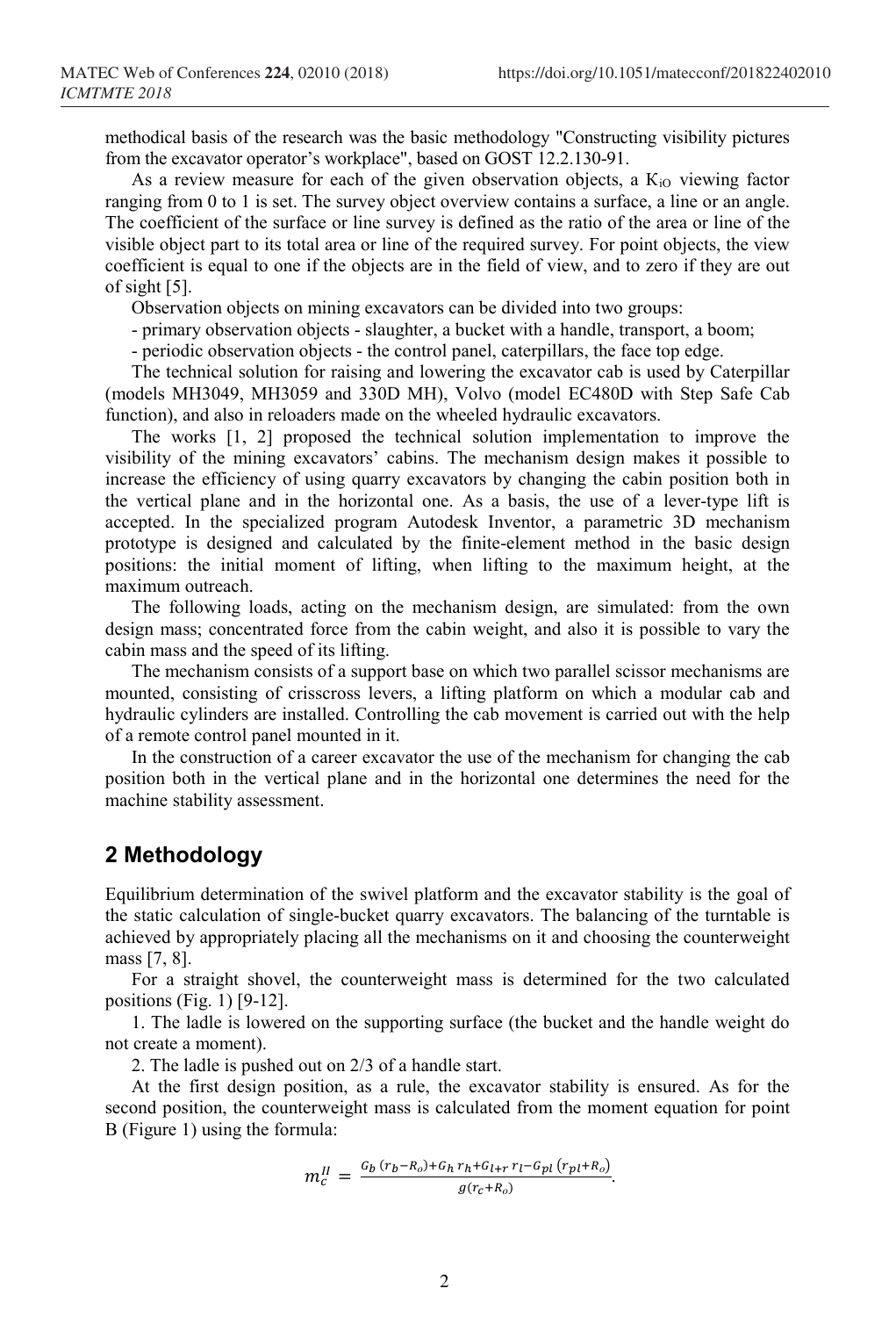The turning part equilibrium of the mining excavators of the Uralmashzavod PJSC is determined from the condition for the failure of the resultant vertical forces at the loaded ladle, which is at the maximum reach, beyond the roller circle with a margin of 8-10%, precisely under these conditions the weighed counterweight mass is determined.



**Fig. 1.** Equilibrium determination scheme for a straight shovel.

The mining excavator stability characterizes the machine ability to withstand external loads, including the gravity forces of the rock in the bucket, as well as the components of the excavator, the resistance of the digging and inertia forces, which do not allow to overturn and move the support part of the mining excavator relative to the soil base [7, 8].

The stability of a mining excavator is characterized by a stability coefficient:

$$
k_s = \frac{Mres}{Mover},
$$

where  $Mres$  – moment with respect to the tilting edge of the restoring (restraining) forces Nm;  $Mover -$  the moment relative to the tripping edge of overturning forces Nm.

In modern methods of assessing the excavators stability, there are significant differences in the approaches to taking into account the types of forces that affect the values of the holding and tripping moments.

The methodology of the Rostechnadzor Rules provides for the machine stability calculation, both in the working and non-operating state. The stability factor is calculated in two ways. The first way takes into account the actions of additional loads, for example, wind, inertial forces,wheras in the second one additional loads and inclination are not taken into account.

The technique of the Kovrov Excavator Plant determines the coefficient of static stability, taking into account only the gravity forces of the excavator construction components and rock in the ladle.

The All-Union Research and Developmnt Establishment stroidormash method takes into account the effect of centrifugal forces acting on the the excavator design components when the platform is turned.

According to the Karasev-Zhiweinov technique, the verification of the stability conditions includes all possible positions of the excavator and working equipment, to take into account the combination of loads that are dangerous from the point of view of the stability loss. The stability factor is determined taking into account gravity forces, centrifugal forces, inertia forces, including Coriolis forces, as well as wind forces acting on the structural elements when the platform and the working equipment are mutually rotated [11].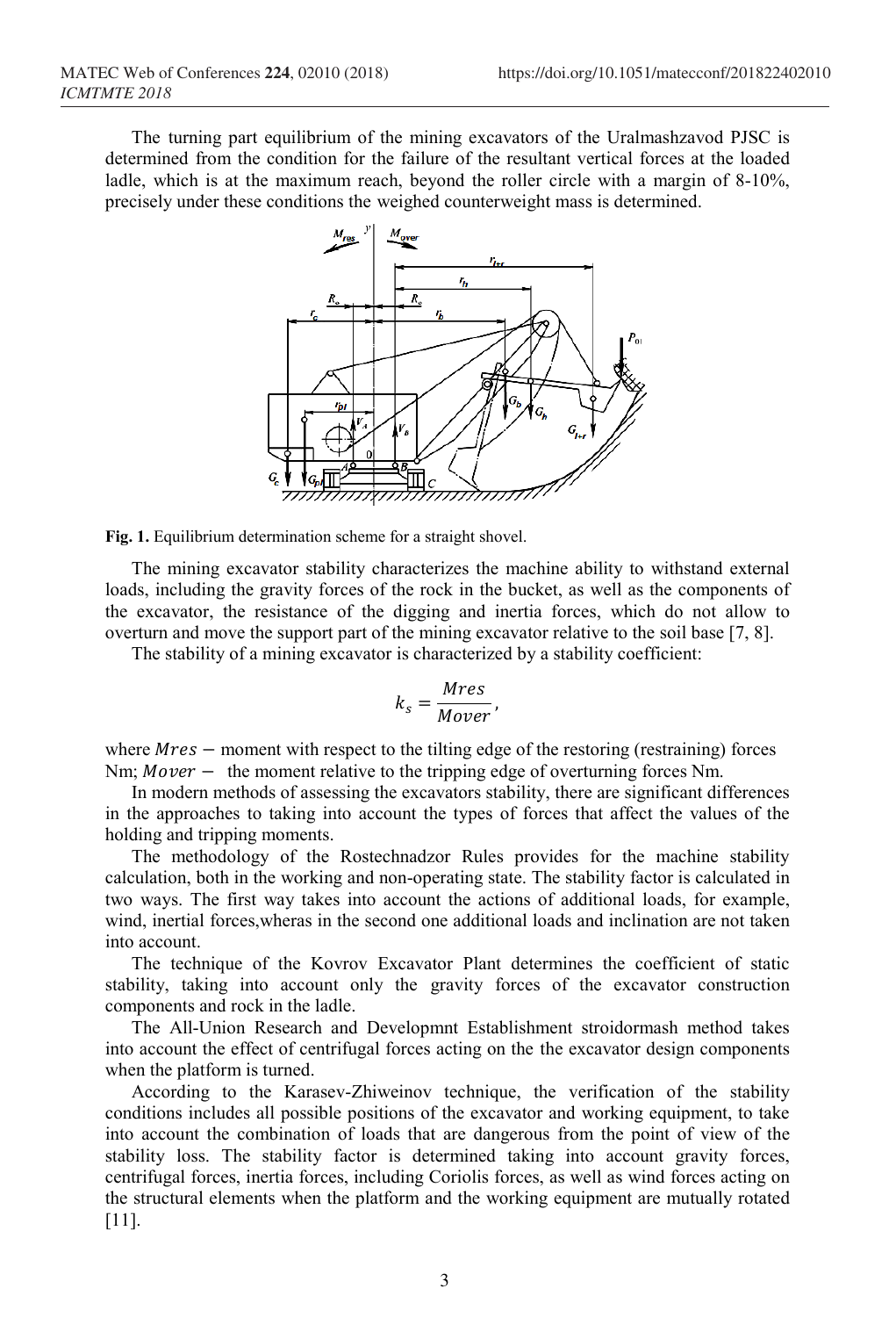The stability of a mining excavator equipped with a straight shovel is usually determined for four cases [11]:

- 1. When the obstacle is separated, for example in the form of oversized, the excavator is installed in a horizontal plane; the working equipment is installed across the running gear; the ladle is empty; the bucket teeth are located at the level of the pressure shaft; the boom is inclined to the horizon at an angle of 45°; lifting ropes are vertical; the maximum force is realized on the cutting edge of the bucket.
- 2. In the standard operation of the excavator it is assumed that the next machine is installed in a horizontal plane, the working equipment is located across the running device. The handle is horizontal and maximally extended, the boom is inclined to the horizon at an angle of 45°, the bucket is filled with a rock mass, the operating force acts in the lifting ropes, and the pressure force is equal to half the working one, which moves the bucket towards itself, directed to the face. Tilting and holding moments are calculated by the formula:

$$
k_s = \frac{Mres}{Mover} = \frac{G_{tr}r_{tr} + G_c r_c + G_{\text{pl}}r_{pl}}{P_{01}l_s + G_{l+r}l_l + G_hl_h + G_bl_b},
$$

where  $G_{tr}$ ,  $G_c$ ,  $G_{pl}$ ,  $G_{l+r}$ ,  $G_h$ ,  $G_b$  the weight, respectively the trolley, the counterweight, the swing platform, the handle, the boom, the ladle with the rock kN;  $P_{01}$  is calculated strength of rock resistance, kN;  $r_{tr}$ ,  $r_c$ ,  $r_{pl}$ ,  $l_s$ ,  $l_l$ ,  $l_h$ ,  $l_b$  are the shoulders of the action of forces, m.

$$
P_{01} = k_f \cdot E \cdot 10^3 (H_{\rm b} \cdot k_{\rm p})^{-1},
$$

where  $k_f$  is the coefficient of rocks resistance, MPa; E is excavator ladle capacity m<sup>3</sup>; H<sub>b</sub> is height of the pressure shaft, m;  $k_p$  is the coefficient of rocks loosening.

The excavator moves uphill in the transport position. The excavator boom with cable-block control is inclined to the bearing surface at the smallest angle (about 30 $\degree$ ), the bucket is at the ground, and the handle is fully extended.

3. The excavator moves in a transport position under the slope, the handle hangs vertically, the boom of the excavator with cable-block control is inclined to the supporting surface at the maximum angle.

The overall stability of the quarry excavator is checked from the condition of nonoccurrence of the resultant vertical forces, including forces on the bucket teeth during digging, the weight of the running trolley and the weight of the embedded counterweight, calculated for the turning part equilibrium, beyond the supporting contour of the running trolley. As a rule, the stability factor is not less than 1.4, which is quite enough.

#### **3 Results**

Counterweight mass calculation, turntable equilibrium assessment and the stability of a mining excavator with a variable cab position is performed according to a known technique presented in the reference literature [7, 8], using standard "MS Excel" tools. The initial data, namely the nodes masses of the mechanical system of CME excavators (Table 1), as well as the location of the mass centres of the main elements relative to the tip of the overturn (for example, the CME -10 excavator) are indicated in Table 2 [15, 16]. If necessary, the linear dimensions of the *Li* (m), structural elements can be determined depending on the mass of the excavator  $m_e$  (t), and the proportionality coefficient  $k_i$  (taken from the reference literature) according to the empirical expression:  $L_i = k_i \sqrt[3]{m_e}$ .

*Example:* calculation  $k_s$  for CME-10 relative to the tripping edge (point C) (Fig. 2).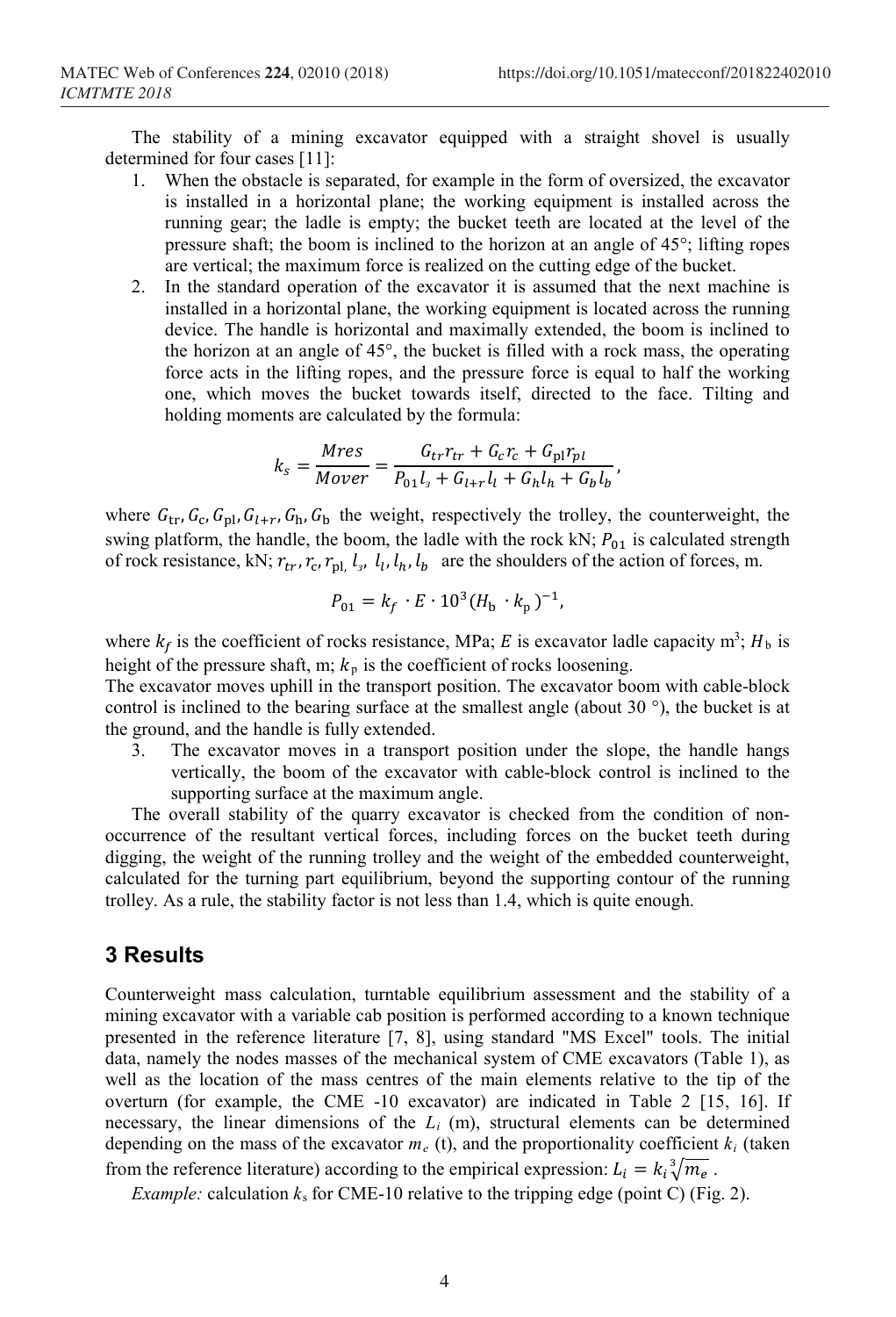

**Fig. 2.** Scheme for calculating the mining excavator stability with a variable cab position

The moment with respect to the tripping edge of the holding forces

$$
Mres = G_{tr}r_{tr} + G_{c}r_{c} + G_{pl}r_{pl} + G_{cab}r_{cab}
$$
  
= 1050 \cdot 3.5 + 500 \cdot 10.3 + 1540 \cdot 5.5 + 5.3 \cdot 0.56 = 17297.96 kNm.

The moment relative to the overturning forces tip:

 $Mover = P_{01}l_{3} + G_{l+r}l_{l} + G_{h}l_{h} + G_{b}l_{b}$  $= 338 \cdot 12{,}6 + 410 \cdot 12{,}2 + 115 \cdot 9{,}2 + 274 \cdot 7{,}7 = 12220{,}7$  kNm.

$$
k_s = \frac{Mres}{Mover} = \frac{17297,96}{12220,7} = 1,41 > 1.
$$

|  | <b>Table 1.</b> Nodes masses of the mechanical system for some types of mining excavators |  |  |  |
|--|-------------------------------------------------------------------------------------------|--|--|--|
|  |                                                                                           |  |  |  |

| No<br>Part<br>number | Node                                       | $CME-5A$  |      |      | CME -10 CME -12,5 CME -20A |
|----------------------|--------------------------------------------|-----------|------|------|----------------------------|
| 1.                   | Constructive mass without counterweight, t | 154       | 350  | 638  | 900                        |
| 2.                   | Counterweight, t                           | 40        | 50   | 20   | 160                        |
| 3.                   | Swing platform, t                          | 58,3      | 154  | 287  | 405                        |
| 4.                   | Boom assembly, t                           | 17,3      | 27,4 | 62,1 | 65                         |
| 5.                   | Handle, t                                  | 7,75      | 11,5 | 18,3 | 24,7                       |
| 6.                   | Ladle, t                                   | 9,94      | 16,2 | 27   | 35                         |
| 7.                   | Lower and crawler turntable, t             | 41,4      | 105  | 191  | 320                        |
| 8.                   | Operator cab, t                            | $1,1-2,6$ | 5,3  | 7,5  | 5,3                        |
| 9.                   | Maximum mass of rock in the ladle, t       | 9         | 25   | 60   | 96                         |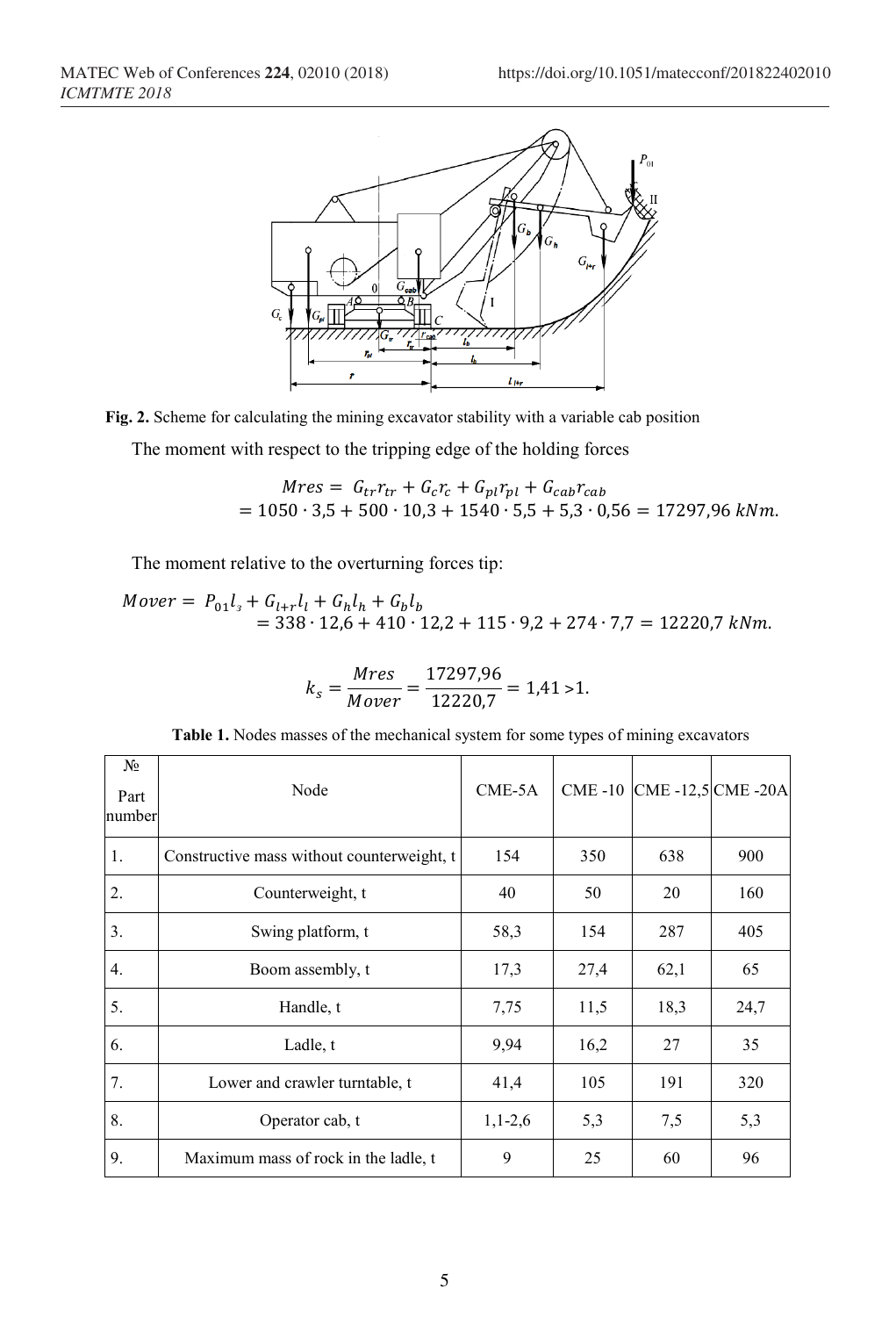| N <sub>0</sub><br>Part<br>number | Element                           | Identify<br>cation                                           | Value,<br>m | Identify<br>cation   | Value,<br>m                  |
|----------------------------------|-----------------------------------|--------------------------------------------------------------|-------------|----------------------|------------------------------|
| 1.                               | Counterweight                     | $X_{\rm co}$ (r <sub>co</sub> )                              | $-10,3$     | $Y_{\rm co}$         | 0,53                         |
| 2.                               | Swing platform                    | $X_{t}$ ( $r_{t}$ )                                          | $-5,5$      | $Y_{\text{tur}}$     | 3,13                         |
| 3.                               | Boom suspension, struts and ropes | $X_\mathrm{sus}$                                             | 3,9         | $Y_{\rm sus}$        | 9,69                         |
| 4.                               | Boom assembly                     | $X_{\text{bo}}\left(l_a\right)$                              | 7,7         | $Y_{\rm bo}$         | 6,62                         |
| 5.                               | Stairs and platforms              | $X_{\rm st}$                                                 | 8,4         | $Y_{\rm st}$         | 7,7                          |
| 6.                               | Handle                            | $X_{\text{han max}}(l_p)$                                    | 9,2         | $Y_{\rm han\;max}$   |                              |
| 7.                               | Lower and crawler turntable       | $X_{\text{\tiny T}}\left(\mathbf{r}_{\text{\tiny T}}\right)$ | $-3,5$      | $Y_{\text{\tiny T}}$ |                              |
| 8.                               | Operator cab                      | $X_{\rm cab}$ (reab)                                         | $-0,56$     | $Y_{\rm cab}$        |                              |
| 9.                               | Ladle $+$ rock                    | $X_{\rm gr \, max}$ $(l_{\kappa+n})$                         | 12,2        | $Y_{\rm gr \, max}$  | $\qquad \qquad \blacksquare$ |
| 10.                              | Thrust axis                       | $X_{\rm{t.a}}$                                               | 8,14        | $Y_{t,a}$            | 7,7                          |

**Table 2.** The centers coordinates of the nodes mass of the excavator CME-10 relative to the tripping edge

The use of standard «MS Excel» tools allowed obtaining the following results for some samples of mining excavators, table 3.

**Table 3.** Estimated values of the safety factor

|              | $CME-5A$ | $CME -10$ | CME -12,5 | CME-20A |  |
|--------------|----------|-----------|-----------|---------|--|
| $\kappa_{S}$ | 1,38     | 1,41      | 1,43      | 1,42    |  |

# **4 Conclusion**

Thus, the study of the mine excavator stability with a variable cab position made it possible to prove the full validity of the taken technical decision, since the calculated design values of the stability factor correspond to the requirements (stability coefficient should be at least 1.4, Uralmashzavod PJSC). The developed technical solution for the modernization of mine excavators is oriented to practical application and extends the technological capabilities of excavators by using a cabin lift. The introduction of the device will allow increasing the efficiency of performing technological tasks by using the operational capabilities of the machine more fully.

## **References**

- 1. V.S. Velikanov, A.V. Kozyr', I.G. Usov, I.A. Grishin, K.V. Burmistrov, Mining industry*.* **6** (2016)
- 2. V.S. Velikanov, A.V Kozyr, N.V. Dyorina, Procedia Engineering*.* **206**(2017)
- 3. V.S. Velikanov, Mining Journal. **9** (2012)
- 4. V.S. Velikanov, E.A. Ilina, N.V. Dyorina, Procedia Engineering. **150** (2016)
- 5. N.N. Gruzdeva, L.P. Khomyakova, V.G. Khusainov, Mining industry*.* **3** (2002)
- 6. Ye.A. Volkov, *Research of efficiency of working processes of excavator equipment using remote control* (Belgorod, 2016)